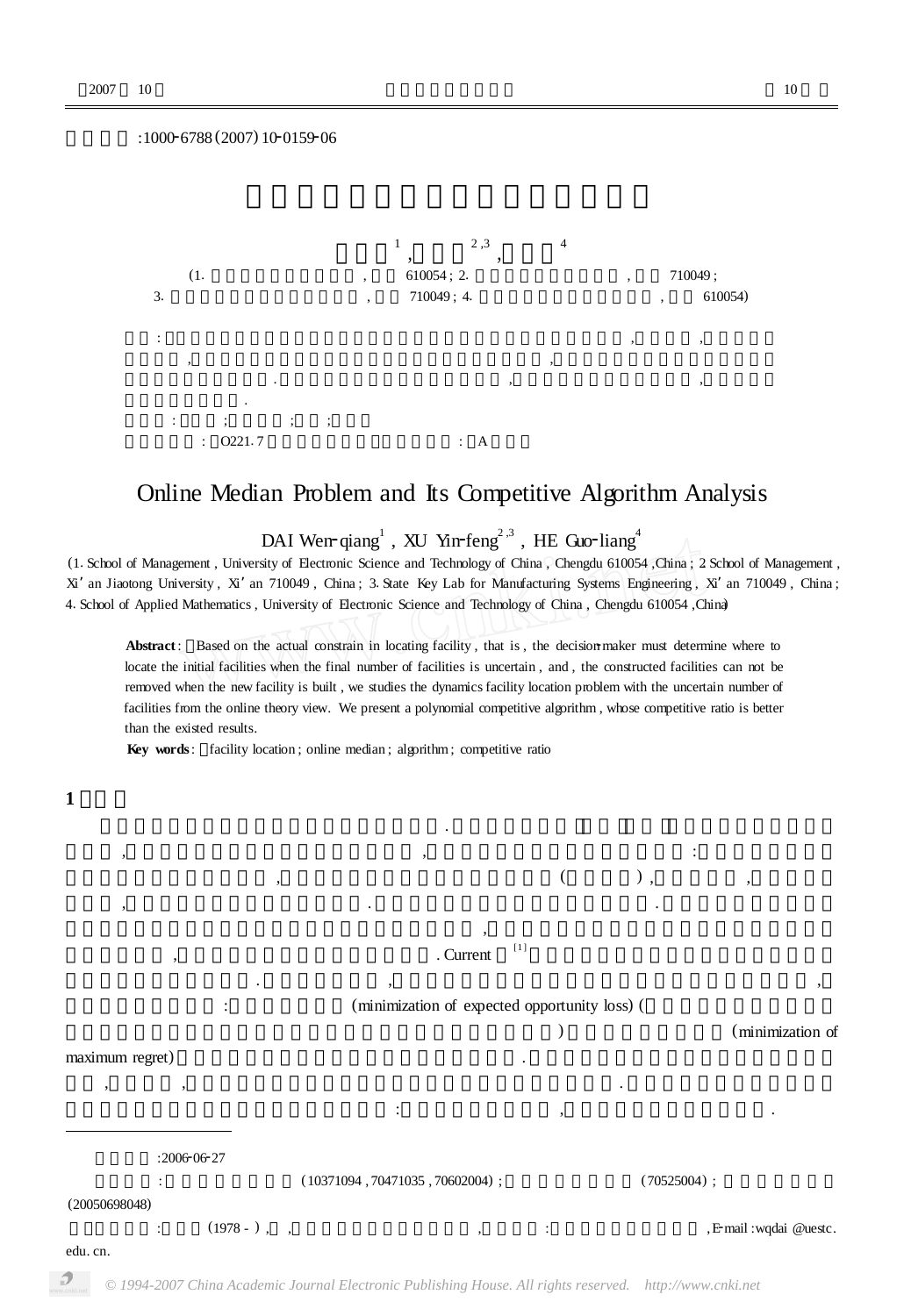| [2,3]                    |                                                                                     |                                                                                   |                                          |                             |                  |                                                    |                                       |                           |
|--------------------------|-------------------------------------------------------------------------------------|-----------------------------------------------------------------------------------|------------------------------------------|-----------------------------|------------------|----------------------------------------------------|---------------------------------------|---------------------------|
|                          |                                                                                     | Mettu                                                                             | Plaxton                                  | 2003                        |                  |                                                    | (online median)                       |                           |
| [4]                      |                                                                                     |                                                                                   |                                          |                             | $\boldsymbol{k}$ |                                                    |                                       | $k$ -median               |
|                          |                                                                                     |                                                                                   |                                          |                             |                  |                                                    |                                       |                           |
| $^\circ$                 |                                                                                     |                                                                                   |                                          |                             |                  |                                                    |                                       |                           |
|                          |                                                                                     |                                                                                   |                                          |                             |                  |                                                    |                                       |                           |
| $\boldsymbol{2}$         |                                                                                     |                                                                                   |                                          |                             |                  |                                                    |                                       |                           |
|                          |                                                                                     |                                                                                   |                                          |                             |                  |                                                    |                                       |                           |
|                          | U                                                                                   | $\cal U$                                                                          |                                          | $d:U\times U$ – $R^+$       |                  |                                                    | $w:U \quad R^+$ .                     |                           |
|                          | $\boldsymbol{d}$                                                                    | d<br>$\overline{ }$ ,                                                             |                                          |                             |                  | $d(x, y) = 0$                                      |                                       | $x = y$ .                 |
|                          | $\boldsymbol{x}$                                                                    | ${\cal S}$                                                                        | $d(x, S) = \min_{y \in S} d(x, y)$ ,   S |                             |                  | $\boldsymbol{S}$                                   |                                       | $n =$                     |
| U                        |                                                                                     |                                                                                   | $S, S \subseteq U$ ,                     |                             |                  | $cost(S) = d(x, S) w(x).$                          |                                       | k                         |
| median                   | $\left($                                                                            | $k\hbox{-}$                                                                       |                                          |                             |                  | $\sqrt{k}$ $\left \triangle X\right \subseteq U$ , |                                       |                           |
|                          | $\boldsymbol{k}$                                                                    | $\cos(S)$ .                                                                       |                                          |                             |                  |                                                    |                                       | $F_i$ , $i = 1, 2, , n$ , |
|                          | $ F_i  = i, F_1 \subset F_2 \subset  \subset F_n = U, \quad \text{cost}(F_i)$       |                                                                                   |                                          | $\times$ opt <sub>i</sub> , | $opt_i$          | <i>i</i> -median                                   |                                       |                           |
| $\overline{\phantom{a}}$ |                                                                                     |                                                                                   |                                          |                             | : (1)            |                                                    |                                       |                           |
|                          |                                                                                     |                                                                                   | NP                                       | [5,6]<br>(2)                |                  | $\boldsymbol{n}$                                   |                                       |                           |
| $\overline{\phantom{a}}$ | $F_i\subset F_{i+1}$ .                                                              |                                                                                   |                                          |                             |                  |                                                    |                                       |                           |
|                          | ,2003                                                                               | Mettu<br>Plaxton                                                                  |                                          |                             | 29.98            |                                                    | $^{\scriptscriptstyle [4]}$ ,<br>2006 | Chrobak                   |
| $[7]$                    | $ F_i  = i$ , $ F_i $                                                               | $\dot{i}$                                                                         |                                          |                             | 24               |                                                    |                                       | $ F_i  = i$               |
|                          |                                                                                     |                                                                                   |                                          |                             |                  |                                                    |                                       |                           |
|                          |                                                                                     | k<br>$\left[\begin{smallmatrix}8\end{smallmatrix}\right]$                         |                                          |                             | [6]              |                                                    |                                       |                           |
|                          | 2003                                                                                | Arya<br>$k$ -median                                                               |                                          | 3                           |                  |                                                    | $k$ .                                 |                           |
|                          |                                                                                     |                                                                                   |                                          |                             |                  |                                                    |                                       |                           |
| 3                        |                                                                                     |                                                                                   |                                          |                             |                  |                                                    |                                       |                           |
| 3.1                      |                                                                                     |                                                                                   |                                          |                             |                  |                                                    |                                       |                           |
|                          | $\mathbf{1}$                                                                        | k-median , 1 i $n-1$ , opt <sub>i+1</sub> opt <sub>i</sub> .                      |                                          |                             |                  |                                                    |                                       |                           |
|                          |                                                                                     | $X \subseteq U$ , $ X  = i$ <i>i</i> -median , $\forall y \notin X$ ,             |                                          |                             |                  |                                                    |                                       |                           |
|                          |                                                                                     | $\cos(x) = \int_{z=U} d(z, X) w(z)$ , $\cos(x) = \int_{z=U} d(x, \{y\} - X) w(z)$ |                                          |                             |                  |                                                    |                                       |                           |
|                          |                                                                                     | $\forall z\quad U\,,\qquad d(z\,,X)\quad d(z\,,X\quad \{ \,y\})\ ,\qquad ,$       |                                          |                             |                  |                                                    |                                       |                           |
|                          | $\text{opt}_i = \text{cost}(X) \quad \text{cost}(X \{y\}) \quad \text{opt}_{i+1}$ , |                                                                                   | <b>Contract Contract</b>                 |                             |                  |                                                    |                                       |                           |
|                          |                                                                                     |                                                                                   |                                          |                             |                  |                                                    |                                       |                           |
|                          |                                                                                     | Max distance = $\max_{u,v} d(u,v)$ , Min distance = $\min_{u,v} d(u,v)$           |                                          |                             |                  |                                                    |                                       |                           |

理论上 ,由于最优的选址方案同选址的个数是紧密相关的 ,不同的选址个数将决定不同的选址点 , 此我们只能考虑如何将设计的设施集费用同在同样的选址个数下最优的设施集费用尽量的靠近. 这个约

> $e = \frac{\text{Max distance}}{\text{Min distance}}$ Min distance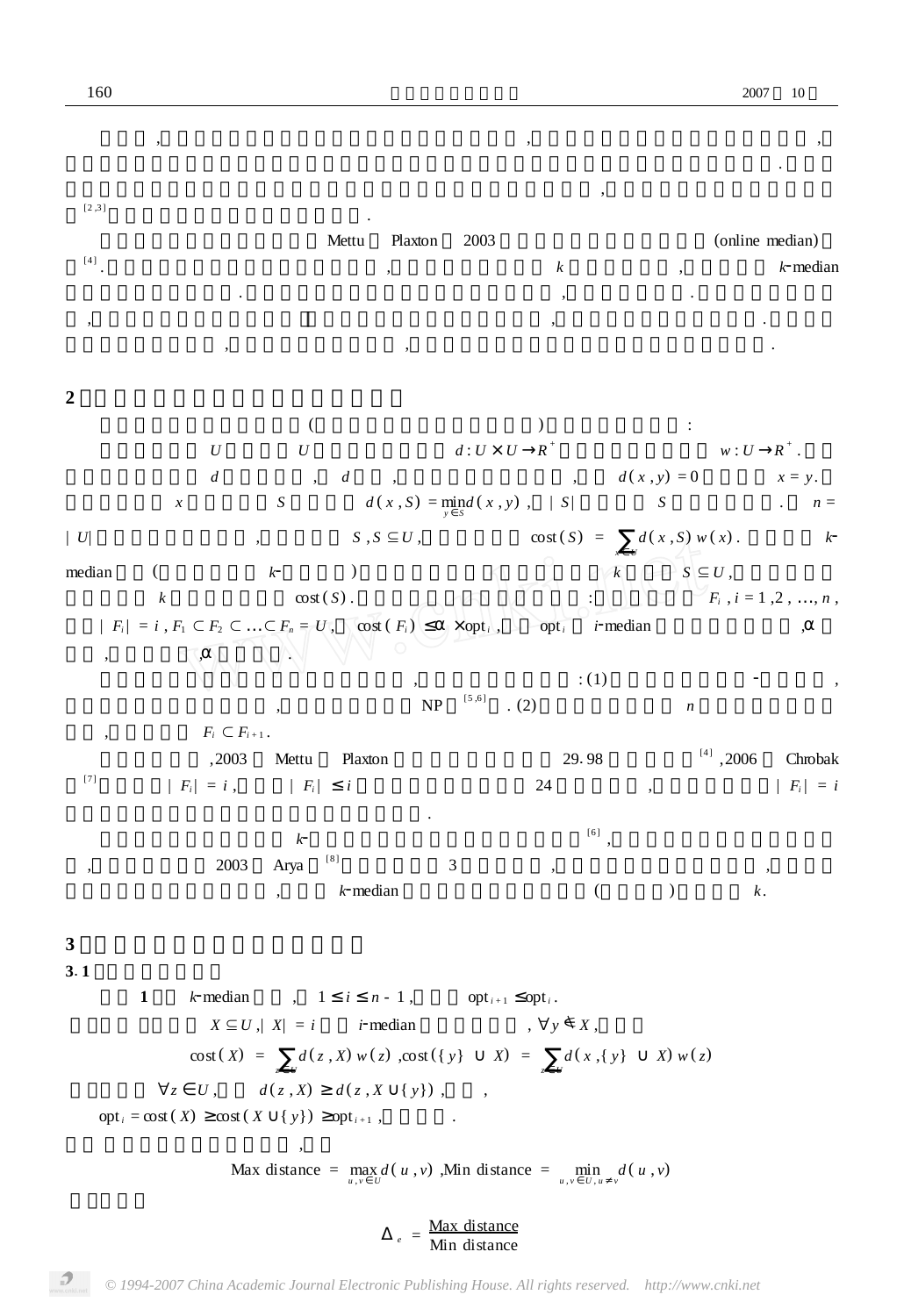即 *<sup>e</sup>* 表示输入度量空间中最大的相对距离. 类似地 ,我们定义 Max weight = max *x U w* ( *x*) ,Min weight = min *x U w* ( *x*) *<sup>w</sup>* = Max weight Min weight 即 *<sup>w</sup>* 表示问题输入度量空间中最大相对权重. 在上述定义下 ,我们有下面的重要性质. **引理 2** opt<sup>1</sup> ( *n* - 1) *<sup>e</sup> <sup>w</sup>*opt *<sup>n</sup>* - 1 **证明** 设给定的空间 *<sup>U</sup>* <sup>=</sup> { *<sup>x</sup>*<sup>1</sup> , *<sup>x</sup>*<sup>2</sup> , …, *<sup>x</sup><sup>n</sup>* } ,且不妨假设{ *<sup>x</sup>*<sup>1</sup> }使得 <sup>1</sup>2median 问题达到最优. *<sup>U</sup>* \ { *<sup>x</sup><sup>n</sup>* }使得( *<sup>n</sup>* - 1) <sup>2</sup>median 问题达到最优 , opt<sup>1</sup> = *n i* = 2 *d* ( *x<sup>i</sup>* , *x*<sup>1</sup> ) *w* ( *x<sup>i</sup>* ) ( *n* - 1)Max distance ·Max weight opt *<sup>n</sup>*- 1 = *d* ( *x<sup>n</sup>* , *U* \ { *x<sup>n</sup>* }) *w* ( *x<sup>n</sup>* ) Min distance ·Min weight 于是 ,我们得到 opt<sup>1</sup> opt *<sup>n</sup>*- 1 ( *n* - 1)Max distance ·Max weight Min distance ·Min weight <sup>=</sup> ( *<sup>n</sup>* - 1) *<sup>e</sup> <sup>w</sup>* 因此 opt<sup>1</sup> ( *n* - 1) *<sup>e</sup> <sup>w</sup>*opt *<sup>n</sup>* - 1 . 命题成立. **<sup>3</sup>**1**<sup>2</sup> 占线中心问题竞争算法** 下面我们给出设计的竞争算法 ,首先我们注意到由于当 *k* = *n* , *U* 的子集只有一个 , *U* 本身 , 此我们只需要考虑 *k* = 1 ,2 , …, *n* - 1 *U* 的子集(设施) 的选择问题. 下面我们首先写出竞争算法 ,后面证 明算法的有关性质并证明算法的竞争比. 输入 : 度量空间( *U* , *d*) ,及在每一个点 *x U* 上定义的正权重函数 *w* ( *x*) > 0 输出 : 子集序列 *<sup>F</sup><sup>i</sup>* , *<sup>i</sup>* <sup>=</sup> <sup>1</sup> ,2 , …, *<sup>n</sup>* - 1 ,使得<sup>|</sup> *<sup>F</sup><sup>i</sup>* | = *<sup>i</sup>* , *<sup>F</sup>*<sup>1</sup> <sup>&</sup>lt; *<sup>F</sup>*<sup>2</sup> <sup>&</sup>lt; …<sup>&</sup>lt; *<sup>F</sup><sup>n</sup>* <sup>=</sup> *<sup>U</sup>* Step 1 对每一个 *k* ( *k* = 1 ,2 , …, *n* - 1) , Arya [8 ]的局部搜索近似算法产生近似比为 *c* = 3 的近似 ,同时 ,该算法对于 *<sup>k</sup>*2median 问题其输出的近似解的势(点的个数) 恰好就是 *<sup>k</sup>*. 设得到的解的序列集合 *F* = { *F* 3 *<sup>n</sup>* - <sup>1</sup> , …, *F* 3 <sup>2</sup> , *F* <sup>1</sup> } ,对应的费用序列集合为 *W* = {cost ( *F* 3 *n* - 1 ) , …,cost ( *F* 3 2 ) ,cost ( *F* 1 ) }. Step 2 考察 *W* 是否满足 cost ( *F* 3 *k* + 1 ) cost( *F* 3 *k* ) . 假若不是 , *n* - 1 1 依次选取使得 cost ( *F* 3 *k* + 1 ) > cost( *F* 3 *k* ) *k* ,并令 *F* 3 *<sup>k</sup>* <sup>+</sup> <sup>1</sup> = *F* 3 *<sup>k</sup>* . 这样处理后 ,仍记得到的序列集合为 *W* = {cost ( *F* 3 *n* - 1 ) , …,cost ( *F* 3 2 ) ,cost ( *F* 1 ) }. 经过处理后序列将满足以非降序排列 ,同时仍满足条件| *F* 3 *<sup>k</sup>* | *k* ,cost ( *F* 3 *k* ) *c*·opt *<sup>k</sup>* . (简单证明 如下 :如果 cost ( *F* 3 *<sup>k</sup>* <sup>+</sup> <sup>1</sup> ) > cost ( *F* 3 *<sup>k</sup>* ) ,则按照处理方法 ,新获得的设施集 *F* 3 *<sup>k</sup>* <sup>+</sup> <sup>1</sup> (new) 满足| *F* 3 *<sup>k</sup>* <sup>+</sup> <sup>1</sup> (new) | = | *F* 3 *k* | *k* < *k* + 1 , cost ( *F* 3 *k* + 1 (new) ) = cost ( *F* 3 *k* ) < cost ( *F* 3 *k* + 1 ) *c*·opt *<sup>k</sup>* <sup>+</sup> <sup>1</sup> . ) Step 3 根据 *W* = {cost( *F* 3 *n* - 1 ) , …,cost ( *F* 3 2 ) ,cost ( *F* 3 1 ) } , (参数 *q* 在后面证明中确定) *b*<sup>1</sup> = cost ( *F* 3 *n*- 1 ) , *b*<sup>2</sup> = *qb*<sup>1</sup> *qb*<sup>1</sup> *W <sup>W</sup>* 中不大于 *qb*<sup>1</sup> 的最大元 *qb*<sup>1</sup> <sup>|</sup> *<sup>W</sup>* , …, *b<sup>t</sup>* = *q t*- 1 *b*<sup>1</sup> *q t*- 1 *b*<sup>1</sup> *W W* 中不大于 *q t*- 1 *b*<sup>1</sup> 的最大元 *q t*- 1 *<sup>b</sup>*<sup>1</sup> <sup>|</sup> *<sup>W</sup>* , …, *b<sup>m</sup>* = *q m* - 1 *b*<sup>1</sup> *q m*- 1 *b*<sup>1</sup> *W W* 中不大于 *q m* - 1 *b*<sup>1</sup> 的最大元 *q m*- 1 *<sup>b</sup>*<sup>1</sup> <sup>|</sup> *<sup>W</sup>* 其中 *m* 使得 *b<sup>m</sup>* = cost ( *F* 1 ) . 记这样得到的 *W* 的子集合 *B<sup>q</sup>* = { *b*<sup>1</sup> , *b*<sup>2</sup> , …, *b<sup>m</sup>* } = {cos*t* ( *F* 3 *<sup>T</sup>*( *<sup>m</sup>*) ) ,cos*t* ( *F* 3 *<sup>T</sup>*( *<sup>m</sup>* - 1) ) , …,cos*t* ( *F* 3 *<sup>T</sup>*(2) ) ,cos*t* ( *F* 3 *<sup>T</sup>*(1) ) } 这里 *T*(1) = 1 , *T*( *m*) = *n* - 1. 同时我们记得到的集合 *B<sup>q</sup>* 的下标序列为(降序排列) .

*© 1994-2007 China Academic Journal Electronic Publishing House. All rights reserved. http://www.cnki.net*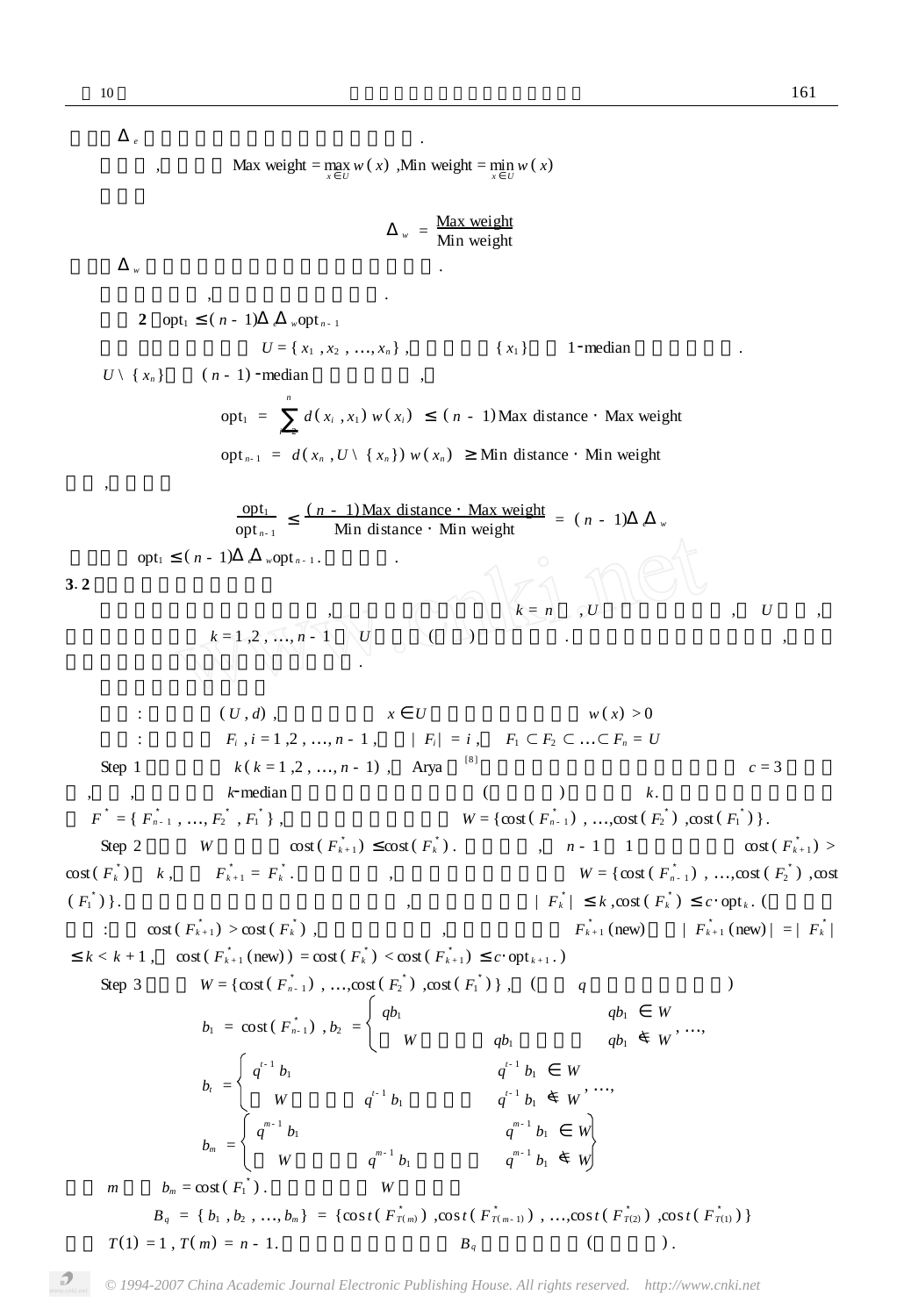*E* = { *T*( *m*) , *T*( *m* - 1) , …, *T*(1) } Step 4 令 *F* 3 3 *<sup>T</sup>*( *<sup>m</sup>*) = *F* 3 *<sup>T</sup>*( *<sup>m</sup>*) , *k* = *m* - 1 , …,1 , *F* 3 3 *<sup>T</sup>*( *<sup>k</sup>*) = ( *F* 3 *<sup>T</sup>*( *<sup>k</sup>*) , *F* 3 3 *<sup>T</sup>*( *<sup>k</sup>* <sup>+</sup> 1) ) . 其中 ,集合函数 ( *A* , *B*) 定义为如下的集合 : ( *<sup>A</sup>* ,*B*) <sup>=</sup> { *<sup>Z</sup>* <sup>Α</sup> *<sup>B</sup>* ,| *<sup>Z</sup>*<sup>|</sup> 最小<sup>|</sup> <sup>Π</sup> *<sup>a</sup> <sup>A</sup>* , *<sup>d</sup>aZ* <sup>=</sup> *<sup>d</sup>aB* }. Step 5 对 *t* {1 ,2 , …, *n*} \ *E* , *F* 3 3 *<sup>t</sup>* = *F* 3 3 *t* - ,其中 , *t* - = max{ *i E*| *i t*}. Step 6 令 *F<sup>n</sup>* = *U* , *t* = *n* - 1 , *n* - 2 , …,1 ,依次考察 *F* 3 3 *<sup>t</sup>* 是否满足| *F* 3 3 *<sup>t</sup>* | = *t* ,如果是 ,则令 *F<sup>t</sup>* = *F* 3 3 *<sup>t</sup>* , 否则( | *F* 3 3 *<sup>t</sup>* | < *t* 成立) , *F<sup>t</sup>* <sup>+</sup> <sup>1</sup> - *F* 3 3 *<sup>t</sup>* 中任意取 *t* - | *F* 3 3 *<sup>t</sup>* | 个元素放入 *F* 3 3 *<sup>t</sup>* ,并令得到的设施 集为 *F<sup>t</sup>* . 关于算法 Step 4 中的函数 ( *A* ,*B*) ,我们有如下的性质. **引理 3** 对于两个集合 *A B* ,定义集合 *B* 的一个子集函数 ( *<sup>A</sup>* ,*B*) <sup>=</sup> { *<sup>Z</sup>* <sup>Α</sup> *<sup>B</sup>* , <sup>|</sup> *<sup>Z</sup>* <sup>|</sup> 最小 <sup>|</sup> <sup>Π</sup> *<sup>a</sup> <sup>A</sup>* , *<sup>d</sup>aZ* <sup>=</sup> *<sup>d</sup>aB* } 则有(1) | ( *A* ,*B*) | | *A*| ; (2) 给定 *A B* ,| *A*| ,| *B*| 有限 , ( *A* ,*B*) 能够在多项式内计算出来 ; (3) cos*t* ( ( *A* ,*B*) ) 2cos*t* ( *A*) + cos*t* ( *B*) . **证明** 1) 根据 ( *A* ,*B*) 函数的定义显然. 2) 下面是一个可行的计算方法. 计算子集合 ( *A* ,*B*) 的算法 : Step1 初始化 , *<sup>Z</sup>* <sup>=</sup> <sup>&</sup>lt;. Step2 <sup>Π</sup> *<sup>a</sup> <sup>A</sup>* ,计算 *<sup>d</sup>* ( *<sup>a</sup>* ,*B*) , *<sup>x</sup> <sup>B</sup>* 使得 *<sup>d</sup>* ( *<sup>a</sup>* ,*B*) <sup>=</sup> *<sup>d</sup>* ( *<sup>a</sup>* , *<sup>x</sup>*) , *<sup>Z</sup>* <sup>=</sup> *<sup>Z</sup>* { *<sup>x</sup>*}. Step3 *<sup>A</sup>* <sup>=</sup> *<sup>A</sup>* \ { *<sup>a</sup>*} ,如果 *<sup>A</sup>* <sup>&</sup>lt; , Step2 ,否则输出集合 *<sup>Z</sup>*. 如上的算法在| *A*| ,| *B*| 有限的情况下 , ( *A* , *B*) 能够在 *O* (| *A*| | *B*| ) 时间内计算出来 ;该算法为一个 多项式时间算法. 3) <sup>Π</sup>*<sup>x</sup> <sup>U</sup>* , *<sup>d</sup>* ( *<sup>x</sup>* , ( *<sup>A</sup>* , *<sup>B</sup>*) ) *<sup>d</sup>* ( *<sup>x</sup>* , *<sup>g</sup>*) ,其中 ,我们取 *<sup>g</sup>* ( *<sup>A</sup>* , *<sup>B</sup>*) <sup>Α</sup> *<sup>B</sup>* 且使得 *<sup>d</sup>* ( *<sup>u</sup>* , *<sup>g</sup>*) <sup>=</sup> *<sup>d</sup>* ( *<sup>u</sup>* , ( *A* ,*B*) ) , *u A* 使得 *d* ( *x* , *u*) = *d* ( *x* , *A*) 成立. 根据三角不等式 ,我们得到 *d* ( *x* , ( *A* , *B*) ) *d* ( *x* , *g*) *<sup>d</sup>* ( *<sup>x</sup>* , *<sup>u</sup>*) <sup>+</sup> *<sup>d</sup>* ( *<sup>u</sup>* , *<sup>g</sup>*) . 又由于 *<sup>g</sup>* ( *<sup>A</sup>* ,*B*) <sup>Α</sup>*<sup>B</sup>* 使得 *<sup>d</sup>* ( *<sup>u</sup>* , *<sup>g</sup>*) <sup>=</sup> *<sup>d</sup>* ( *<sup>u</sup>* , ( *<sup>A</sup>* ,*B*) ) ,同时根据函数 ( *<sup>A</sup>* , *<sup>B</sup>*) 的定 , *d* ( *u* , ( *A* ,*B*) ) = *d* ( *u* ,*B*) ,因此 ,如果令 *f B* 使得 *d* ( *x* ,*f*) = *d* ( *x* , *B*) ,则有 *d* ( *u* , *g*) *d* ( *u* , *f*) . 是我们得到 *d* ( *x* , ( *A* , *B*) ) *d* ( *x* , *g*) *d* ( *x* , *u*) + *d* ( *u* , *f*) . 最后我们再次根据三角不等式得到 *d* ( *x* , ( *A* ,*B*) ) *d* ( *x* , *g*) *d* ( *x* , *u*) + *d* ( *u* ,*f*) 2 *d* ( *x* , *u*) + *d* ( *x* ,*f*) ,注意到我们这里对元素 *u f* 的定义 , 不定式两边同时乘上 *x* 的权重 *w* ( *x*) 并关于 *x* 求和我们可以得到结论. 命题证毕. 关于设计算法的时间复杂性分析 ,我们有下面的定理. **定理 1** 我们设计的算法能在多项式时间内完成. [8 ] ,Arya [8 ] *<sup>k</sup>*2median 问题给出的近似算法 ,在最坏情况下所需要花费的时间是 *<sup>O</sup>* (*k* 5 log *n*) ,而设计的算法的 Step1 需要对每一个 *k* 进行调用 , 因此 Step1 总共需要花费的时间是 *O n i* = 1 *i* 5 log *n* = *O* ( *n* 6 log *n*) ;Step2 的时间复杂度为 *O* ( *n*) ;Step3 的时间复杂度为 *O* ( *n*) ;Step4 在最坏情 况下需要计算 *n* 次集合函数 ( *A* , *B*) ,根据引理 3 (2) 得到在最坏情况下该步的时间复杂度为 *O* ( *n* 3 ) ; Step5 Step6 的时间复杂度都是 *O* ( *n*) ,因此我们设计的算法在最坏情况下的时间复杂度为 *O* ( *n* 6 log *n*) ,

**<sup>3</sup>**1**<sup>3</sup> 算法竞争比度量**

.

**4**  $\forall T \quad W, \quad b_{k-1} < T \quad b_k, \quad T \quad q^{k-2} b_1.$  $b_{k+1} = q^{k+2} b_1$ ,  $b_{k+1} < q^{k+2}$  $b_1$  ,  $T < q^{k-2} b_1$  ,  $T$  *W* ,  $b_{k-1}$  *W*  $q^{k-2} b_1$ **c**<sub>*b*<sub>k-1</sub></sub>  $T$ , *b*<sub>k-1</sub> <  $T$  *b*<sub>k</sub> , ,

 $\,$ 

首先我们可以得到如下的引理.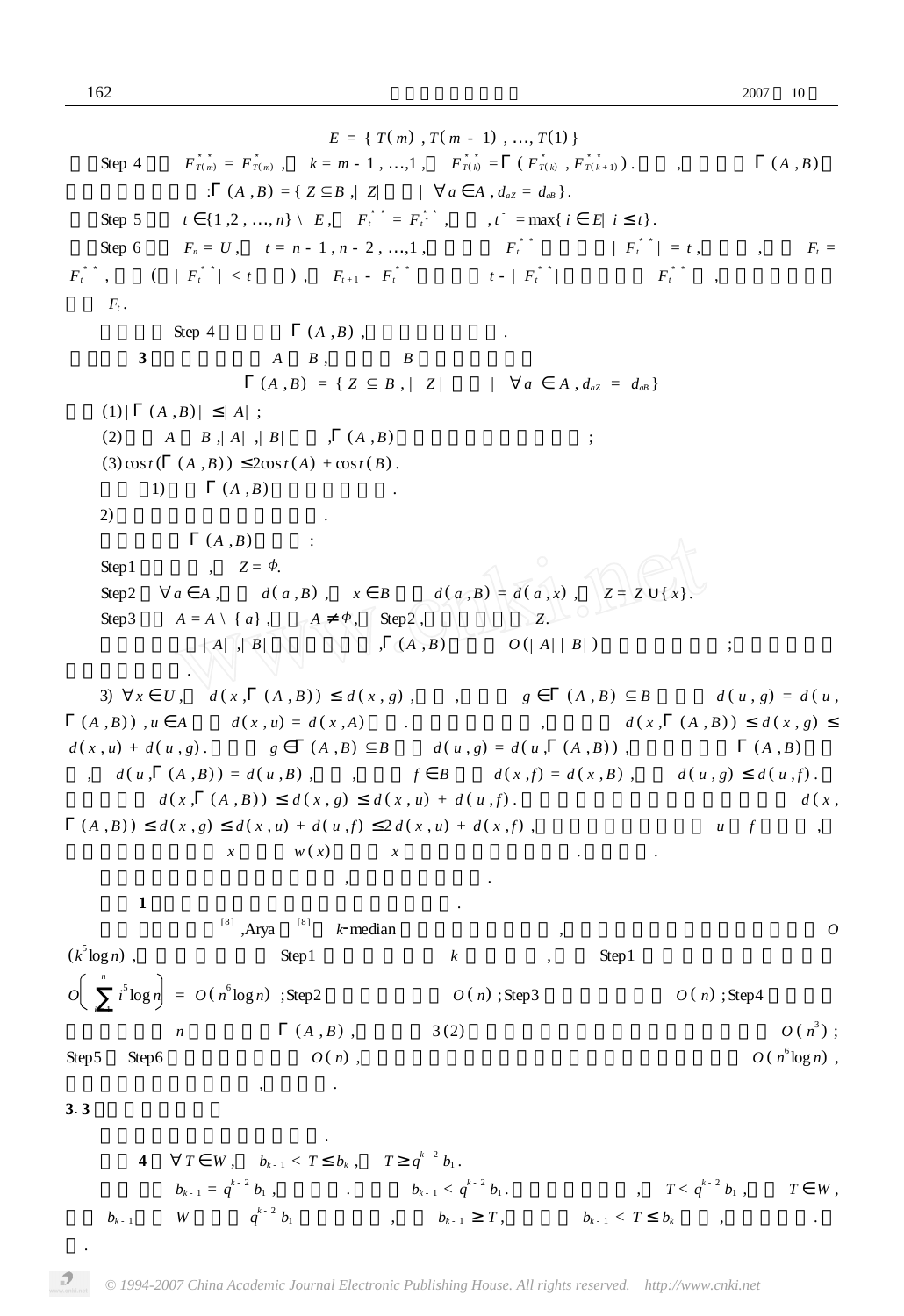5 
$$
\forall T
$$
 W,  $b_i$   $B_i$   $T$ ,  $\frac{\cos(F_i)}{\cos(F_i)}$   $M$ ,  
\n $\frac{b_1 + b_2 + \ldots + b_i}{T}$   $1 + q + \frac{M - 1}{M(q - 1)}$   
\n $b_i$   $B_i$   $T$ ,  $b_{i+1} < T$   $b_i$ ,  $4, T q^{i-2} b_i$   
\n $\frac{b_1 + b_2 + \ldots + b_i}{T}$   $\frac{1 + q + \ldots + q^{i-1}}{q^{i-2}}$   $= 1 + q + \frac{1}{q - 1} - \frac{1}{q^{i-2}(q - 1)}$   
\n $b_i = \cos(F_i, i)$   $q^{n-1}b_i$   $\cos(F_i) = b_{n-1}q^{n-2}b_i$ ,  $q^{n-2} < M$   $q^{n-1}$ ,  
\n $\frac{b_1 + b_2 + \ldots + b_i}{T}$   $1 + q + \frac{1}{M(-1)}$   $2 + 2\sqrt{1 - \frac{1}{M}}$   
\n $1 + q + \frac{M - 1}{M(q - 1)}$   $2 + 2\sqrt{1 - \frac{1}{M}}$   
\n $1 + q + \frac{M - 1}{M(q - 1)}$   $q = 1 + \sqrt{1 - \frac{1}{M}}$   $2 + 2\sqrt{1 - \frac{1}{M}}$   
\n $q - 1 = \frac{M - 1}{M(q - 1)}$ ,  $q = 1 + \sqrt{1 - \frac{1}{M}}$   
\n $q - 1 = \frac{M - 1}{M(q - 1)}$ ,  $q = 1 + \sqrt{1 - \frac{1}{M}}$   
\n $q - 1 = \frac{M - 1}{M(q - 1)}$ ,  $q = 1 + \sqrt{1 - \frac{1}{M}}$   
\n7  $\forall k$   $\{1, 2, 3, \ldots, n - 1\}$ ,  $\cos(F_i, i)$   $2\cos(F_{i+1})$   $2\cos(F_{i+2})$   $3\cos(F_{i+1})$   $3\cos$ 

*© 1994-2007 China Academic Journal Electronic Publishing House. All rights reserved. http://www.cnki.net*

 $\boldsymbol{f}^{\ast \ast} = \{ \boldsymbol{F}^{\ast \ast}_{n-1}, \ldots, \boldsymbol{F}^{\ast \ast}_{2}, \boldsymbol{F}^{\ast \ast}_{1} \}$ 

 $\text{Step 1-5}$   $\text{Step 1-5}$